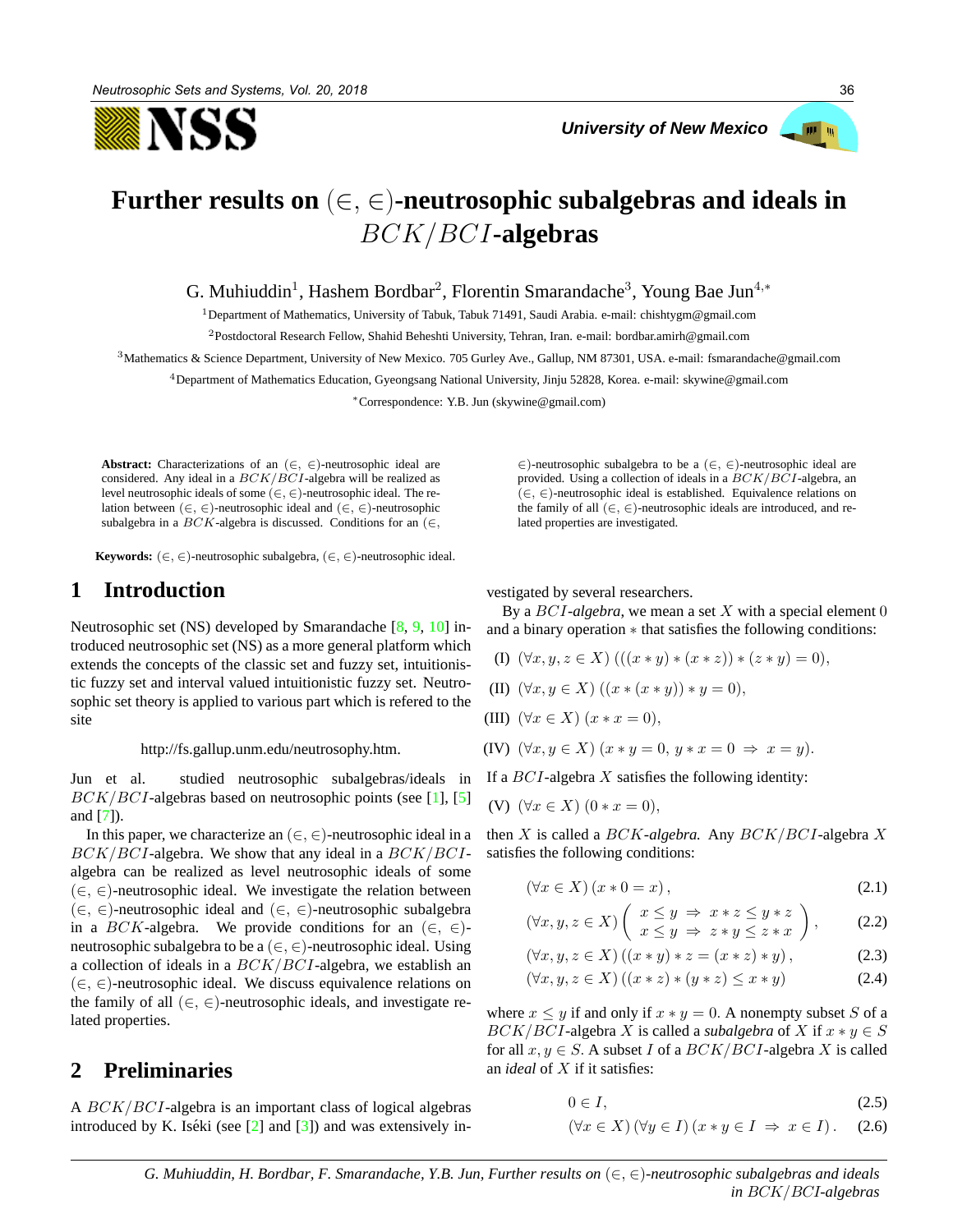We refer the reader to the books  $[4, 6]$  for further information and regarding BCK/BCI-algebras.

For any family  $\{a_i \mid i \in \Lambda\}$  of real numbers, we define

$$
\bigvee \{a_i \mid i \in \Lambda\} := \sup \{a_i \mid i \in \Lambda\}
$$

and

$$
\bigwedge \{a_i \mid i \in \Lambda\} := \inf \{a_i \mid i \in \Lambda\}.
$$

If  $\Lambda = \{1, 2\}$ , we will also use  $a_1 \vee a_2$  and  $a_1 \wedge a_2$  instead of  $\bigvee \{a_i \mid i \in \Lambda\}$  and  $\bigwedge \{a_i \mid i \in \Lambda\}$ , respectively.

Let X be a non-empty set. A *neutrosophic set* (NS) in X (see [9]) is a structure of the form:

$$
A_{\sim} := \{ \langle x; A_T(x), A_I(x), A_F(x) \rangle \mid x \in X \}
$$

where  $A_T : X \rightarrow [0,1]$  is a truth membership function,  $A_I: X \to [0,1]$  is an indeterminate membership function, and  $A_F: X \to [0,1]$  is a false membership function. For the sake of simplicity, we shall use the symbol  $A_{\sim} = (A_T, A_I, A_F)$  for the neutrosophic set

$$
A_{\sim} := \{ \langle x; A_T(x), A_I(x), A_F(x) \rangle \mid x \in X \}.
$$

Given a neutrosophic set  $A_{\sim} = (A_T, A_I, A_F)$  in a set X,  $\alpha, \beta \in (0, 1]$  and  $\gamma \in [0, 1)$ , we consider the following sets:

$$
T_{\in}(A_{\sim}; \alpha) := \{x \in X \mid A_T(x) \ge \alpha\},
$$
  
\n
$$
I_{\in}(A_{\sim}; \beta) := \{x \in X \mid A_T(x) \ge \beta\},
$$
  
\n
$$
F_{\in}(A_{\sim}; \gamma) := \{x \in X \mid A_F(x) \le \gamma\}.
$$

We say  $T_{\in}(A_{\sim}; \alpha)$ ,  $I_{\in}(A_{\sim}; \beta)$  and  $F_{\in}(A_{\sim}; \gamma)$  are *neutrosophic* ∈*-subsets*.

A neutrosophic set  $A_{\sim} = (A_T, A_I, A_F)$  in a  $BCK/BCI$ algebra X is called an  $(\in, \in)$ -neutrosophic subalgebra of X (see [5]) if the following assertions are valid.

$$
(\forall x, y \in X) \left( \begin{array}{c} x \in T_{\in}(A_{\sim}; \alpha_{x}), y \in T_{\in}(A_{\sim}; \alpha_{y}) \\ \Rightarrow x * y \in T_{\in}(A_{\sim}; \alpha_{x} \wedge \alpha_{y}), \\ x \in I_{\in}(A_{\sim}; \beta_{x}), y \in I_{\in}(A_{\sim}; \beta_{y}) \\ \Rightarrow x * y \in I_{\in}(A_{\sim}; \beta_{x} \wedge \beta_{y}), \\ x \in F_{\in}(A_{\sim}; \gamma_{x}), y \in F_{\in}(A_{\sim}; \gamma_{y}) \\ \Rightarrow x * y \in F_{\in}(A_{\sim}; \gamma_{x} \vee \gamma_{y}) \end{array} \right) (2.7)
$$

for all  $\alpha_x, \alpha_y, \beta_x, \beta_y \in (0, 1]$  and  $\gamma_x, \gamma_y \in [0, 1)$ .

A neutrosophic set  $A_{\sim} = (A_T, A_I, A_F)$  in a  $BCK/BCI$ algebra X is called an  $(\in, \in)$ *-neutrosophic ideal* of X (see [7]) if the following assertions are valid.

$$
(\forall x \in X) \left( \begin{array}{l} x \in T_{\in}(A_{\sim}; \alpha_{x}) \implies 0 \in T_{\in}(A_{\sim}; \alpha_{x}) \\ x \in I_{\in}(A_{\sim}; \beta_{x}) \implies 0 \in I_{\in}(A_{\sim}; \beta_{x}) \\ x \in F_{\in}(A_{\sim}; \gamma_{x}) \implies 0 \in F_{\in}(A_{\sim}; \gamma_{x}) \end{array} \right) \tag{2.8}
$$

$$
(\forall x, y \in X) \left( \begin{array}{c} x * y \in T_{\in}(A_{\sim}; \alpha_x), y \in T_{\in}(A_{\sim}; \alpha_y) \\ \Rightarrow x \in T_{\in}(A_{\sim}; \alpha_x \wedge \alpha_y) \\ x * y \in I_{\in}(A_{\sim}; \beta_x), y \in I_{\in}(A_{\sim}; \beta_y) \\ \Rightarrow x \in I_{\in}(A_{\sim}; \beta_x \wedge \beta_y) \\ x * y \in F_{\in}(A_{\sim}; \gamma_x), y \in F_{\in}(A_{\sim}; \gamma_y) \\ \Rightarrow x \in F_{\in}(A_{\sim}; \gamma_x \vee \gamma_y) \end{array} \right) (2.9)
$$

for all  $\alpha_x, \alpha_y, \beta_x, \beta_y \in (0, 1]$  and  $\gamma_x, \gamma_y \in [0, 1)$ .

# **3** (∈, ∈)**-neutrosophic subalgebras and ideals**

We first provide characterizations of an  $(\in, \in)$ -neutrosophic ideal.

**Theorem 3.1.** *Given a neutrosophic set*  $A_{\sim} = (A_T, A_I, A_F)$  *in a* BCK/BCI*-algebra* X*, the following assertions are equivalent.*

(1)  $A_{\sim} = (A_T, A_I, A_F)$  *is an* (∈, ∈)-*neutrosophic ideal of* X.

(2)  $A_{\sim} = (A_T, A_I, A_F)$  *satisfies the following assertions.* 

$$
(\forall x \in X) \left( \begin{array}{c} A_T(0) \ge A_T(x), \\ A_I(0) \ge A_I(x), \\ A_F(0) \le A_F(x) \end{array} \right) \tag{3.1}
$$

*and*

$$
(\forall x, y \in X) \left( \begin{array}{c} A_T(x) \ge A_T(x * y) \land A_T(y) \\ A_I(x) \ge A_I(x * y) \land A_I(y) \\ A_F(x) \le A_F(x * y) \lor A_F(y) \end{array} \right) \quad (3.2)
$$

*Proof.* Assume that  $A_{\sim} = (A_T, A_I, A_F)$  is an  $(\in, \in)$ neutrosophic ideal of X. Suppose there exist  $a, b, c \in X$  be such that  $A_T(0) < A_T(a), A_T(0) < A_T(b)$  and  $A_F(0) >$  $A_F(c)$ . Then  $a \in T_{\in}(A_{\sim}; A_T(a))$ ,  $b \in I_{\in}(A_{\sim}; A_T(b))$  and  $c \in F_{\in}(A_{\sim}; A_F(c))$ . But

$$
0 \notin T_{\in}(A_{\sim}; A_T(a)) \cap I_{\in}(A_{\sim}; A_I(b)) \cap F_{\in}(A_{\sim}; A_F(c)).
$$

This is a contradiction, and thus  $A_T(0) \geq A_T(x)$ ,  $A_T(0) \geq$  $A_I(x)$  and  $A_F(0) \leq A_F(x)$  for all  $x \in X$ . Suppose that  $A_T(x) < A_T(x * y) \wedge A_T(y), A_I(a) < A_I(a * b) \wedge A_I(b)$ and  $A_F(c) > A_F(c*d) \vee A_F(d)$  for some  $x, y, a, b, c, d \in X$ . Taking  $\alpha := A_T(x*y) \wedge A_T(y), \beta := A_I(a*b) \wedge A_I(b)$  and  $\gamma :=$  $A_F(c*d) \vee A_F(d)$  imply that  $x*y \in T_\in (A_\sim;\alpha), y \in T_\in (A_\sim;\alpha),$  $a * b \in I_{\in}(A_{\sim}; \beta), b \in I_{\in}(A_{\sim}; \beta), c * d \in F_{\in}(A_{\sim}; \gamma)$  and  $d \in F_{\in}(A_{\sim}; \gamma)$ . But  $x \notin T_{\in}(A_{\sim}; \alpha)$ ,  $a \notin I_{\in}(A_{\sim}; \beta)$  and  $c \notin F_{\in}(A_{\sim}; \gamma)$ . This is impossible, and so (3.2) is valid.

Conversely, suppose  $A_{\sim} = (A_T, A_I, A_F)$  satisfies two conditions (3.1) and (3.2). For any  $x, y, z \in X$ , let  $\alpha, \beta \in (0, 1]$ and  $\gamma \in [0, 1)$  be such that  $x \in T_{\infty}(A_{\sim}; \alpha)$ ,  $y \in I_{\infty}(A_{\sim}; \beta)$  and

*G. Muhiuddin, H. Bordbar, F. Smarandache, Y.B. Jun, Further results on* (∈, ∈)*-neutrosophic subalgebras and ideals in* BCK/BCI*-algebras*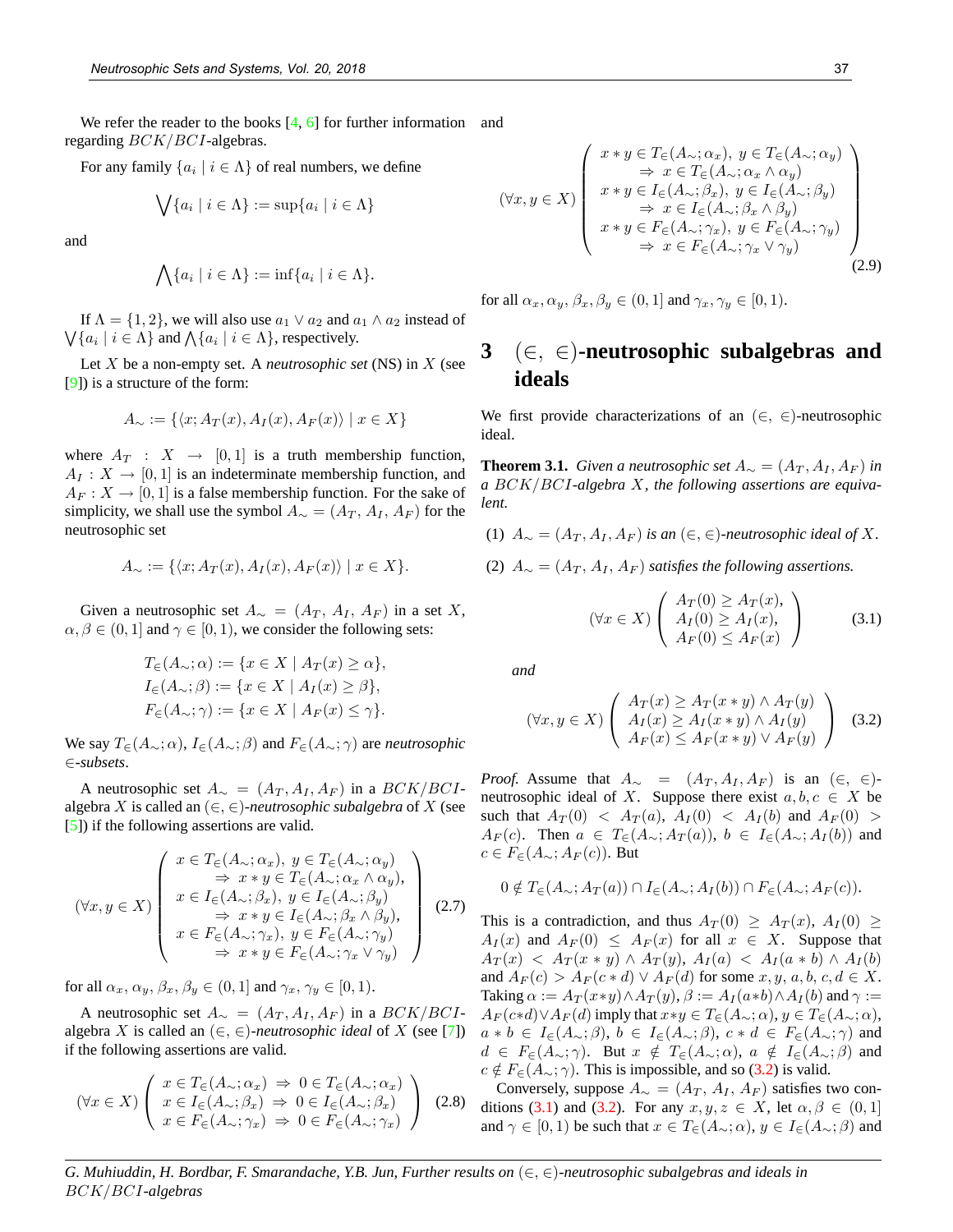$z \in F_{\epsilon}(A_{\sim}; \gamma)$ . It follows from (3.1) that  $A_T(0) \geq A_T(x) \geq \alpha$ ,  $A_I(0) \ge A_I(y) \ge \beta$  and  $A_F(0) \le A_F(z) \le \gamma$  and so that  $0 \in T_{\in}(A_{\sim};\alpha) \cap I_{\in}(A_{\sim};\beta) \cap F_{\in}(A_{\sim};\gamma)$ . Let  $a, b, c, d, x, y \in X$ be such that  $a * b \in T_{\epsilon}(A_{\sim}; \alpha_a), b \in T_{\epsilon}(A_{\sim}; \alpha_b), c * d \in$  $I_{\in}(A_{\sim};\beta_c), d \in I_{\in}(A_{\sim};\beta_d), x \ast y \in F_{\in}(A_{\sim};\gamma_x),$  and  $y \in$  $F_{\in}(A_{\sim}; \gamma_y)$  for  $\alpha_a, \alpha_b, \beta_c, \beta_d \in (0, 1]$  and  $\gamma_x, \gamma_y \in [0, 1]$ . Using  $(3.2)$ , we have

$$
A_T(a) \ge A_T(a * b) \land A_T(b) \ge \alpha_a \land \alpha_b
$$
  
\n
$$
A_I(c) \ge A_I(c*d) \land A_I(d) \ge \beta_c \land \beta_d
$$
  
\n
$$
A_F(x) \le A_F(x * y) \lor A_F(y) \le \gamma_x \lor \gamma_y.
$$

Hence  $a \in T_{\in}(A_{\sim}; \alpha_a \wedge \alpha_b), c \in I_{\in}(A_{\sim}; \beta_c \wedge \beta_d)$  and  $x \in$  $F_{\in}(A_{\sim}; \gamma_x \vee \gamma_y)$ . Therefore  $A_{\sim} = (A_T, A_I, A_F)$  is an  $(\in, \in)$ neutrosophic ideal of X.  $\Box$ 

**Theorem 3.2.** *Let*  $A_{\sim} = (A_T, A_I, A_F)$  *be a neutrosophic set in a* BCK/BCI*-algebra* X*. Then the following assertions are equivalent.*

- (1)  $A_{\sim} = (A_T, A_I, A_F)$  *is an*  $(\in, \in)$ -neutrosophic ideal of X.
- (2) The nonempty neutrosophic ∈-subsets  $T<sub>∈</sub>(A<sub>∞</sub>; \alpha)$ ,  $I_{\infty}(A_{\sim};\beta)$  *and*  $F_{\infty}(A_{\sim};\gamma)$  *are ideals of X for all*  $\alpha, \beta \in (0, 1]$  *and*  $\gamma \in [0, 1]$ *.*

*Proof.* Let  $A_{\sim} = (A_T, A_I, A_F)$  be an  $(\in, \in)$ -neutrosophic ideal of X and assume that  $T_{\in}(A_{\sim}; \alpha)$ ,  $I_{\in}(A_{\sim}; \beta)$  and  $F_{\in}(A_{\sim}; \gamma)$  are nonempty for  $\alpha, \beta \in (0, 1]$  and  $\gamma \in [0, 1]$ . Then there exist  $x, y, z \in X$  such that  $x \in T_{\infty}(A_{\sim}; \alpha), y \in I_{\infty}(A_{\sim}; \beta)$  and  $z \in$  $F_{\in}(A_{\sim};\gamma)$ . It follows from (2.8) that

$$
0 \in T_{\in}(A_{\sim}; \alpha) \cap I_{\in}(A_{\sim}; \beta) \cap F_{\in}(A_{\sim}; \gamma).
$$

Let  $x, y, a, b, u, v \in X$  be such that  $x * y \in T_{\epsilon}(A_{\sim}; \alpha)$ ,  $y \in T_{\in}(A_{\sim};\alpha), a * b \in I_{\in}(A_{\sim};\beta), b \in I_{\in}(A_{\sim};\beta), u * v \in$  $F_{\in}(A_{\sim};\gamma)$  and  $v \in F_{\in}(A_{\sim};\gamma)$ . Then

$$
A_T(x) \ge A_T(x * y) \land A_T(y) \ge \alpha \land \alpha = \alpha
$$
  
\n
$$
A_T(a) \ge A_T(a * b) \land A_T(b) \ge \beta \land \beta = \beta
$$
  
\n
$$
A_F(u) \le A_F(u * v) \lor A_F(v) \le \gamma \lor \gamma = \gamma
$$

by (3.2), and so  $x \in T_{\in}(A_{\sim}; \alpha)$ ,  $a \in I_{\in}(A_{\sim}; \beta)$  and  $u \in F_{\epsilon}(A_{\sim}; \gamma)$ . Hence the nonempty neutrosophic ∈-subsets  $T_{\in}(A_{\sim};\alpha)$ ,  $I_{\in}(A_{\sim};\beta)$  and  $F_{\in}(A_{\sim};\gamma)$  are ideals of X for all  $\alpha, \beta \in (0, 1]$  and  $\gamma \in [0, 1]$ .

Conversely, let  $A_{\sim} = (A_T, A_I, A_F)$  be a neutrosophic set in X for which  $T_{\epsilon}(A_{\sim}; \alpha)$ ,  $I_{\epsilon}(A_{\sim}; \beta)$  and  $F_{\epsilon}(A_{\sim}; \gamma)$ are nonempty and are ideals of X for all  $\alpha, \beta \in (0, 1]$  and  $\gamma \in [0,1)$ . Assume that  $A_T(0) < A_T(x)$ ,  $A_T(0) < A_T(y)$ and  $A_F(0) > A_F(z)$  for some  $x, y, z \in X$ . Then  $x \in$  $T_{\in}(A_{\sim}; A_T(x)), y \in I_{\in}(A_{\sim}; A_T(y))$  and  $z \in F_{\in}(A_{\sim}; A_F(z)),$ that is,  $T_{\in}(A_{\sim}; \alpha)$ ,  $I_{\in}(A_{\sim}; \beta)$  and  $F_{\in}(A_{\sim}; \gamma)$  are nonempty. But  $0 \notin T_{\in}(A_{\sim}; A_T(x)) \cap I_{\in}(A_{\sim}; A_T(y)) \cap F_{\in}(A_{\sim}; A_F(z)),$ which is a contradiction since  $T_{\epsilon}(A_{\sim}; A_T(x)), I_{\epsilon}(A_{\sim}; A_T(y))$ and  $F_{\in}(A_{\sim}; A_F(z))$  are ideals of X. Hence  $A_T(0) \geq A_T(x)$ ,  $A_I(0) \ge A_I(x)$  and  $A_F(0) \le A_F(x)$  for all  $x \in X$ . Suppose that

$$
A_T(x) < A_T(x \ast y) \land A_T(y),
$$
\n
$$
A_I(a) < A_I(a \ast b) \land A_I(b),
$$
\n
$$
A_F(u) > A_F(u \ast v) \lor A_F(v)
$$

for some  $x, y, a, b, u, v \in X$ . Taking  $\alpha := A_T(x * y) \wedge A_T(y)$ ,  $\beta := A_I(a * b) \wedge A_I(b)$  and  $\gamma := A_F(u * v) \vee A_F(v)$  imply that  $\alpha, \beta \in (0,1], \gamma \in [0,1], x \ast y \in T_{\epsilon}(A_{\sim}; \alpha), y \in T_{\epsilon}(A_{\sim}; \alpha),$  $a * b \in I_{\in}(A_{\sim}; \beta), b \in I_{\in}(A_{\sim}; \beta), u * v \in F_{\in}(A_{\sim}; \gamma)$  and  $v \in F_{\in}(A_{\sim}; \gamma)$ . But  $x \notin T_{\in}(A_{\sim}; \alpha)$ ,  $a \notin I_{\in}(A_{\sim}; \beta)$  and  $u \notin$  $F_{\epsilon}(A_{\sim};\gamma)$ . This is a contradiction since  $T_{\epsilon}(A_{\sim};\alpha)$ ,  $I_{\epsilon}(A_{\sim};\beta)$ and  $F_{\in}(A_{\sim}; \gamma)$  are ideals of X. Thus

$$
A_T(x) \ge A_T(x * y) \wedge A_T(y),
$$
  
\n
$$
A_I(x) \ge A_I(x * y) \wedge A_I(y),
$$
  
\n
$$
A_F(x) \le A_F(x * y) \vee A_F(y)
$$

for all  $x, y \in X$ . Therefore  $A_{\sim} = (A_T, A_I, A_F)$  is an  $(\in,$  $\in$ )-neutrosophic ideal of X by Theorem 3.1.  $\Box$ 

**Proposition 3.3.** *Every* (∈, ∈)-neutrosophic ideal  $A_{\sim}$  =  $(A_T, A_I, A_F)$  *of a BCK/BCI-algebra X satisfies the following assertions.*

$$
(\forall x, y \in X) \left( x \le y \implies \begin{cases} A_T(x) \ge A_T(y) \\ A_I(x) \ge A_I(y) \\ A_F(x) \le A_F(y) \end{cases} \right), \quad (3.3)
$$
  

$$
(\forall x, y, z \in X) \left( x * y \le z \implies \begin{cases} A_T(x) \ge A_T(y) \land A_T(z) \\ A_I(x) \ge A_I(y) \land A_I(z) \\ A_F(x) \le A_F(y) \lor A_F(z) \end{cases} \right).
$$
  

$$
(3.4)
$$

*Proof.* Let  $x, y \in X$  be such that  $x \leq y$ . Then  $x * y = 0$ , and so

$$
A_T(x) \ge A_T(x * y) \wedge A_T(y) = A_T(0) \wedge A_T(y) = A_T(y),
$$
  
\n
$$
A_I(x) \ge A_I(x * y) \wedge A_I(y) = A_I(0) \wedge A_I(y) = A_I(y),
$$
  
\n
$$
A_F(x) \le A_F(x * y) \vee A_F(y) = A_F(0) \vee A_F(y) = A_F(y)
$$

by Theorem 3.1. Hence (3.3) is valid. Let  $x, y, z \in X$  be such that  $x * y \leq z$ . Then  $(x * y) * z = 0$ , and thus

$$
A_T(x) \ge A_T(x * y) \wedge A_T(y)
$$
  
\n
$$
\ge (A_T((x * y) * z) \wedge A_T(z)) \wedge A_T(y)
$$
  
\n
$$
\ge (A_T(0) \wedge A_T(z)) \wedge A_T(y)
$$
  
\n
$$
\ge A_T(z) \wedge A_T(y),
$$

$$
A_I(x) \ge A_I(x * y) \wedge A_I(y)
$$
  
\n
$$
\ge (A_I((x * y) * z) \wedge A_I(z)) \wedge A_I(y)
$$
  
\n
$$
\ge (A_I(0) \wedge A_I(z)) \wedge A_I(y)
$$
  
\n
$$
\ge A_I(z) \wedge A_I(y)
$$

*G. Muhiuddin, H. Bordbar, F. Smarandache, Y.B. Jun, Further results on* (∈, ∈)*-neutrosophic subalgebras and ideals in* BCK/BCI*-algebras*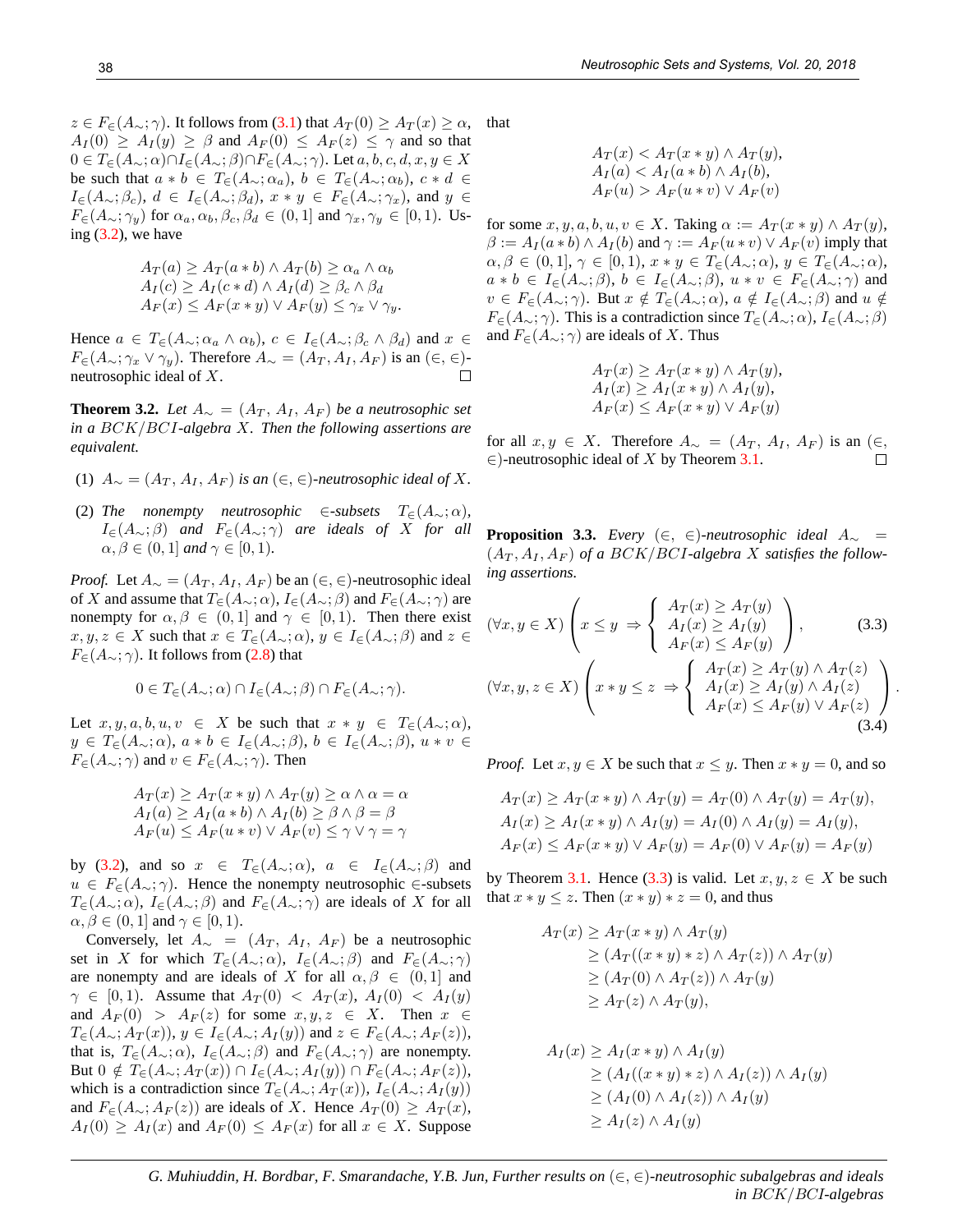and

$$
A_F(x) \le A_F(x * y) \vee A_F(y)
$$
  
\n
$$
\le (A_F((x * y) * z) \vee A_F(z)) \vee A_F(y)
$$
  
\n
$$
\le (A_F(0) \vee A_F(z)) \vee A_F(y)
$$
  
\n
$$
\le A_F(z) \vee A_F(y)
$$

by Theorem 3.1.

**Theorem 3.4.** *Any ideal of a* BCK/BCI*-algebra* X *can be realized as level neutrosophic ideals of some* (∈, ∈)*-neutrosophic ideal of* X*.*

*Proof.* Let I be an ideal of a  $BCK/BCI$ -algebra X and let  $A_{\sim} = (A_T, A_I, A_F)$  be a neutrosophic set in X given as follows:

$$
A_T: X \to [0, 1], \quad x \mapsto \begin{cases} \alpha & \text{if } x \in I, \\ 0 & \text{otherwise,} \end{cases}
$$

$$
A_I: X \to [0, 1], \quad x \mapsto \begin{cases} \beta & \text{if } x \in I, \\ 0 & \text{otherwise,} \end{cases}
$$

$$
A_F: X \to [0, 1], \quad x \mapsto \begin{cases} \gamma & \text{if } x \in I, \\ 1 & \text{otherwise.} \end{cases}
$$

where  $(\alpha, \beta, \gamma)$  is a fixed ordered triple in  $(0, 1] \times (0, 1] \times [0, 1)$ . Then  $T_{\epsilon}(A_{\sim};\alpha) = I$ ,  $I_{\epsilon}(A_{\sim};\beta) = I$  and  $F_{\epsilon}(A_{\sim};\gamma) = I$ . Obviously,  $A_T(0) \geq A_T(x)$ ,  $A_I(0) \geq A_I(x)$  and  $A_F(0) \leq$  $A_F(x)$  for all  $x \in X$ . Let  $x, y \in X$ . If  $x * y \in I$  and  $y \in I$ , then  $x \in I$ . Hence

$$
A_T(x * y) = A_T(y) = A_T(x) = \alpha,
$$
  
\n
$$
A_I(x * y) = A_I(y) = A_I(x) = \beta,
$$
  
\n
$$
A_F(x * y) = A_F(y) = A_F(x) = \gamma,
$$

and so

$$
A_T(x) \ge A_T(x * y) \wedge A_T(y),
$$
  
\n
$$
A_I(x) \ge A_I(x * y) \wedge A_I(y),
$$
  
\n
$$
A_F(x) \le A_F(x * y) \vee A_F(y).
$$

If  $x * y \notin I$  and  $y \notin I$ , then

$$
A_T(x * y) = A_T(y) = 0,
$$
  
\n
$$
A_I(x * y) = A_I(y) = 0,
$$
  
\n
$$
A_F(x * y) = A_F(y) = 1.
$$

Thus

$$
A_T(x) \ge A_T(x * y) \wedge A_T(y),
$$
  
\n
$$
A_I(x) \ge A_I(x * y) \wedge A_I(y),
$$
  
\n
$$
A_F(x) \le A_F(x * y) \vee A_F(y).
$$

If  $x * y \in I$  and  $y \notin I$ , then

$$
A_T(x * y) = \alpha \text{ and } A_T(y) = 0,
$$
  
\n
$$
A_I(x * y) = \beta \text{ and } A_I(y) = 0,
$$
  
\n
$$
A_F(x * y) = \gamma \text{ and } A_F(y) = 1,
$$

It follows that

 $\Box$ 

$$
A_T(x) \ge 0 = A_T(x * y) \wedge A_T(y),
$$
  
\n
$$
A_I(x) \ge 0 = A_I(x * y) \wedge A_I(y),
$$
  
\n
$$
A_F(x) \le 1 = A_F(x * y) \vee A_F(y).
$$

Similarly, if  $x * y \notin I$  and  $y \in I$ , then

$$
A_T(x) \ge A_T(x * y) \wedge A_T(y),
$$
  
\n
$$
A_I(x) \ge A_I(x * y) \wedge A_I(y),
$$
  
\n
$$
A_F(x) \le A_F(x * y) \vee A_F(y).
$$

Therefore  $A_{\sim} = (A_T, A_I, A_F)$  is an  $(\in, \in)$ -neutrosophic ideal of  $X$  by Theorem 3.1. This completes the proof.  $\Box$ 

**Lemma 3.5 ([5]).** *A neutrosophic set*  $A_{\sim} = (A_T, A_I, A_F)$  *in a* BCK/BCI*-algebra* X *is an* (∈, ∈)*-neutrosophic subalgebra of* X *if and only if it satisfies:*

$$
(\forall x, y \in X) \left( \begin{array}{c} A_T(x * y) \ge A_T(x) \land A_T(y) \\ A_I(x * y) \ge A_I(x) \land A_I(y) \\ A_F(x * y) \le A_F(x) \lor A_F(y) \end{array} \right). \tag{3.5}
$$

**Theorem 3.6.** *In a BCK-algebra, every*  $(\in, \in)$ *-neutrosophic ideal is an* (∈, ∈)*-neutrosophic subalgebra.*

*Proof.* Let  $A_{\sim} = (A_T, A_I, A_F)$  be an  $(\in, \in)$ -neutrosophic ideal of a BCK-algebra X. Since  $x*y \leq x$  for all  $x, y \in X$ , it follows from Proposition 3.3 and (3.2) that

$$
A_T(x * y) \ge A_T(x) \ge A_T(x * y) \wedge A_T(y) \ge A_T(x) \wedge A_T(y),
$$
  
\n
$$
A_I(x * y) \ge A_I(x) \ge A_I(x * y) \wedge A_I(y) \ge A_I(x) \wedge A_I(y),
$$
  
\n
$$
A_F(x * y) \le A_F(x) \le A_F(x * y) \vee A_F(y) \le A_F(x) \vee A_F(y).
$$

Therefore  $A_{\sim} = (A_T, A_I, A_F)$  is an  $(\in, \in)$ -neutrosophic subalgebra of  $X$  by Lemma 3.5.  $\Box$ 

The following example shows that the converse of Theorem 3.6 is not true in general.

**Example 3.7.** Consider a set  $X = \{0, 1, 2, 3\}$  with the binary operation ∗ which is given in Table 1.

Then  $(X; *, 0)$  is a *BCK*-algebra (see [6]). Let  $A_{\sim} = (A_T, A_I, \ldots, A_{\sim})$  $A_F$ ) be a neutrosophic set in X defined by Table 2

It is routine to verify that  $A_{\sim} = (A_T, A_I, A_F)$  is an  $(\in, \in)$ neutrosophic subalgebra of X. We know that  $I_{{\epsilon}}(A_{\sim}; \beta)$  is an ideal of X for all  $\beta \in (0,1]$ . If  $\alpha \in (0.3, 0.7]$ , then  $T_{\epsilon}(A_{\sim}; \alpha) =$  $\{0, 1, 3\}$  is not an ideal of X. Also, if  $\gamma \in [0.2, 0.8)$ , then  $F_{\in}(A_{\sim};\gamma) = \{0,1,3\}$  is not an ideal of X. Therefore  $A_{\sim} =$  $(A_T, A_I, A_F)$  is not an  $(\in, \in)$ -neutrosophic ideal of X by Theorem 3.2.

*G. Muhiuddin, H. Bordbar, F. Smarandache, Y.B. Jun, Further results on* (∈, ∈)*-neutrosophic subalgebras and ideals in* BCK/BCI*-algebras*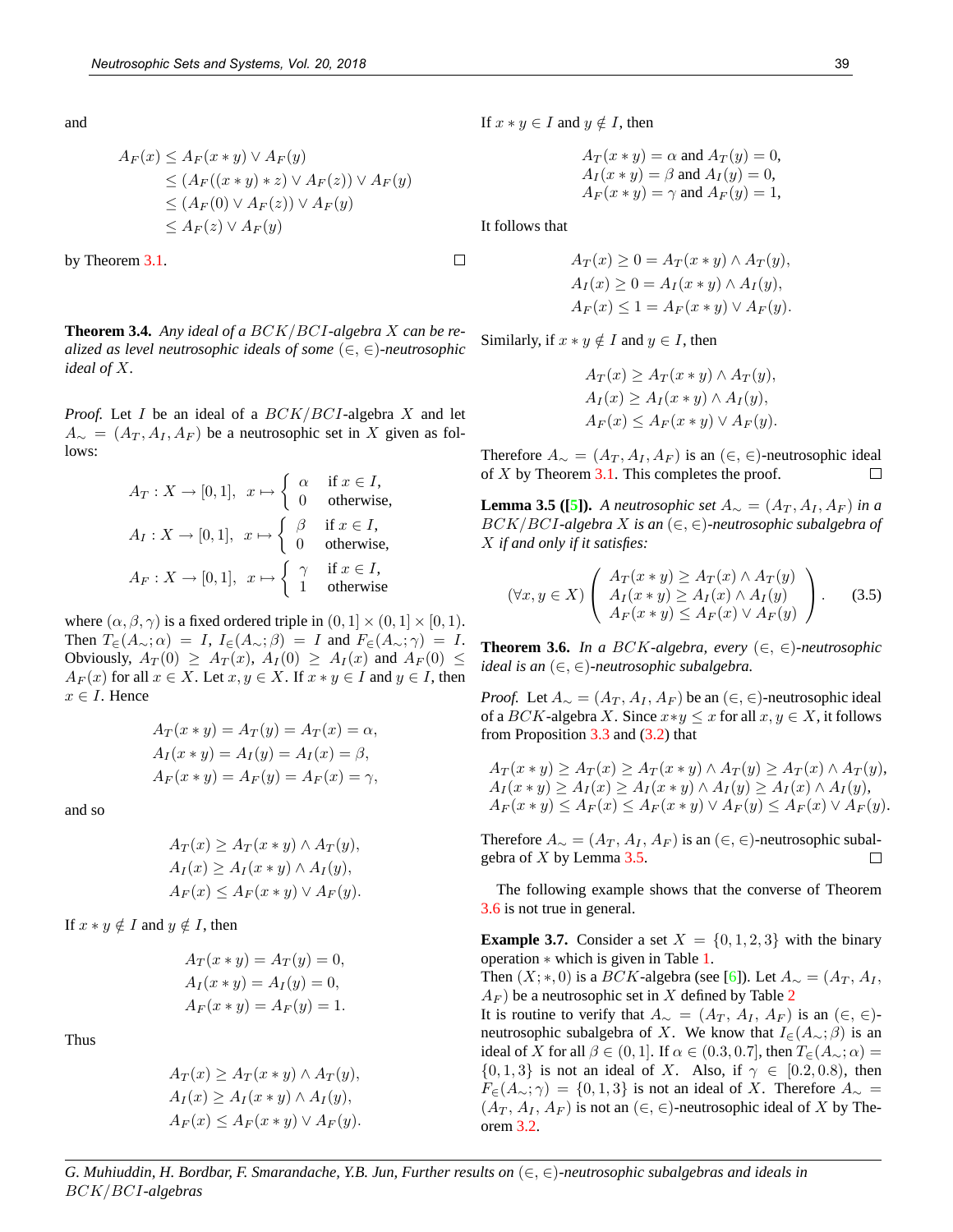| Table 1: Cayley table for the binary operation "*" |  |
|----------------------------------------------------|--|
|                                                    |  |

| $\ast$ |  | ಀ      |
|--------|--|--------|
|        |  |        |
|        |  |        |
|        |  | 2<br>− |
| ٬      |  | 0      |

Table 2: Tabular representation of  $A_{\sim} = (A_T, A_I, A_F)$ 

| X              | $A_T(x)$ | $A_I(x)$ | $A_F(x)$ |
|----------------|----------|----------|----------|
|                | 0.7      | 0.9      | 0.2      |
|                | 0.7      | 0.6      | 0.2      |
| $\overline{2}$ | 0.3      | 0.6      | 0.8      |
| 3              | 0.7      | 0.4      | 0.2      |

We give a condition for an  $(\in, \in)$ -neutrosophic subalgebra to be an  $(\in, \in)$ -neutrosophic ideal.

**Theorem 3.8.** *Let*  $A_∼ = (A_T, A_I, A_F)$  *be a neutrosophic set in a BCK*-algebra *X*. If  $A_{\sim} = (A_T, A_I, A_F)$  *is an*  $(\in, \in)$ *neutrosophic subalgebra of* X *that satisfies the condition* (3.4)*, then it is an*  $(\in, \in)$ *-neutrosophic ideal of X*.

*Proof.* Taking  $x = y$  in (3.5) and using (III) induce the condition (3.1). Since  $x*(x*y) \leq y$  for all  $x, y \in X$ , it follows from (3.4) that

$$
A_T(x) \ge A_T(x * y) \wedge A_T(y),
$$
  
\n
$$
A_I(x) \ge A_I(x * y) \wedge A_I(y),
$$
  
\n
$$
A_F(x) \le A_F(x * y) \vee A_F(y)
$$

for all  $x, y \in X$ . Therefore  $A_{\sim} = (A_T, A_I, A_F)$  is an  $(\in,$ ∈)-neutrosophic ideal of  $X$  by Theorem 3.1.

**Theorem 3.9.** Let  $\{D_k \mid k \in \Lambda^T \cup \Lambda^I \cup \Lambda^F\}$  be a collection of *ideals of a BCK/BCI-algebra X, where*  $\Lambda^T$ *,*  $\Lambda^I$  *and*  $\Lambda^F$  *are nonempty subsets of* [0, 1]*, such that*

$$
X = \{D_{\alpha} \mid \alpha \in \Lambda^T\} \cup \{D_{\beta} \mid \beta \in \Lambda^I\} \cup \{D_{\gamma} \mid \gamma \in \Lambda^F\},\tag{3.6}
$$
\n
$$
( \forall i, i \in \Lambda^T \cup \Lambda^I \cup \Lambda^F \setminus (i > i) \in D_i \subseteq D_i \}.
$$

$$
(\forall i, j \in \Lambda^T \cup \Lambda^I \cup \Lambda^F) (i > j \Leftrightarrow D_i \subset D_j).
$$
 (3.7)

*Let*  $A<sub>∼</sub> = (A<sub>T</sub>, A<sub>I</sub>, A<sub>F</sub>)$  *be a neutrosophic set in X defined as follows:*

$$
A_T: X \to [0,1], x \mapsto \bigvee \{ \alpha \in \Lambda^T \mid x \in D_\alpha \},
$$
  
\n
$$
A_I: X \to [0,1], x \mapsto \bigvee \{ \beta \in \Lambda^I \mid x \in D_\beta \},
$$
  
\n
$$
A_F: X \to [0,1], x \mapsto \bigwedge \{ \gamma \in \Lambda^F \mid x \in D_\gamma \}.
$$
\n(3.8)

*Then*  $A_{\sim} = (A_T, A_I, A_F)$  *is an*  $(\in, \in)$ -*neutrosophic ideal of* X.

*Proof.* Let  $\alpha, \beta \in (0, 1]$  and  $\gamma \in [0, 1)$  be such that  $T_{\epsilon}(A_{\sim}; \alpha) \neq 0$  $\emptyset, I_{\in}(A_{\sim};\beta) \neq \emptyset$  and  $F_{\in}(A_{\sim};\gamma) \neq \emptyset$ . We consider the following two cases:

$$
\alpha = \bigvee \{ i \in \Lambda^T \mid i < \alpha \} \text{ and } \alpha \neq \bigvee \{ i \in \Lambda^T \mid i < \alpha \}.
$$

First case implies that

$$
x \in T_{\in}(A_{\sim}; \alpha) \Leftrightarrow x \in D_i \text{ for all } i < \alpha
$$
  

$$
\Leftrightarrow x \in \cap \{D_i \mid i < \alpha\}.
$$
 (3.9)

Hence  $T_{\in}(A_{\sim}; \alpha) = \cap \{D_i \mid i < \alpha\}$ , which is an ideal of X. For the second case, we claim that  $T_{\in}(A_{\sim}; \alpha) = \cup \{D_i \mid i \geq \alpha\}.$ If  $x \in \bigcup \{D_i \mid i \ge \alpha\}$ , then  $x \in D_i$  for some  $i \ge \alpha$ . Thus  $A_T(x) \geq i \geq \alpha$ , and so  $x \in T_{\in}(A_{\sim}; \alpha)$ . If  $x \notin \cup \{D_i \mid i \geq \alpha\},$ then  $x \notin D_i$  for all  $i \ge \alpha$ . Since  $\alpha \ne \sqrt{i} \in \Lambda^T \mid i < \alpha$ , there exists  $\varepsilon > 0$  such that  $(\alpha - \varepsilon, \alpha) \cap \Lambda^T = \emptyset$ . Hence  $x \notin D_i$ for all  $i > \alpha - \varepsilon$ , which means that if  $x \in D_i$  then  $i \leq \alpha - \varepsilon$ . Thus  $A_T(x) \leq \alpha - \varepsilon < \alpha$ , and so  $x \notin T_{\varepsilon}(A_{\sim}; \alpha)$ . Therefore  $T_{\in}(A_{\sim};\alpha) = \cup \{D_i \mid i \geq \alpha\}$  which is an ideal of X since  $\{D_k\}$ forms a chain. Similarly, we can verify that  $I_{\epsilon}(A_{\sim};\beta)$  is an ideal of  $X$ . Finally, we consider the following two cases:

$$
\gamma = \bigwedge \{ j \in \Lambda^F \mid \gamma < j \} \text{ and } \gamma \neq \bigwedge \{ j \in \Lambda^F \mid \gamma < j \}.
$$

For the first case, we have

$$
x \in F_{\in}(A_{\sim}; \gamma) \Leftrightarrow x \in D_j \text{ for all } j > \gamma
$$
  

$$
\Leftrightarrow x \in \cap \{D_j \mid j > \gamma\},
$$
 (3.10)

and thus  $F_{\in}(A_{\sim}; \gamma) = \bigcap \{D_j \mid j > \gamma\}$  which is an ideal of X. The second case implies that  $F_{\epsilon}(A_{\sim}; \gamma) = \cup \{D_i \mid j \leq \gamma\}$ . In fact, if  $x \in \bigcup \{D_j \mid j \leq \gamma\}$ , then  $x \in D_j$  for some  $j \leq \gamma$ . Thus  $A_F(x) \leq j \leq \gamma$ , that is,  $x \in F_{\epsilon}(A_{\sim}; \gamma)$ . Hence  $\cup \{D_j \mid j \leq \gamma\}$  $\{\gamma\} \subseteq F_{\in}(A_{\sim}; \gamma)$ . Now if  $x \notin \cup \{D_j \mid j \leq \gamma\}$ , then  $x \notin D_j$  for all  $j \leq \gamma$ . Since  $\gamma \neq \bigwedge \{ j \in \Lambda^F \mid \gamma < j \}$ , there exists  $\varepsilon > 0$ such that  $(\gamma, \gamma + \varepsilon) \cap \Lambda^F$  is empty. Hence  $x \notin D_j$  for all  $j < \gamma + \varepsilon$ , and so if  $x \in D_j$ , then  $j \ge \gamma + \varepsilon$ . Thus  $A_F(x) \ge \gamma + \varepsilon > \gamma$ , and hence  $x \notin F_{\in}(A_{\sim}; \gamma)$ . Thus  $F_{\in}(A_{\sim}; \gamma) \subseteq \cup \{D_j \mid j \leq \gamma\}$ , and therefore  $F_{\in}(A_{\sim}; \gamma) = \cup \{D_j \mid j \leq \gamma\}$  which is an ideal of X. Consequently,  $A_{\sim} = (A_T, A_I, A_F)$  is an  $(\in, \in)$ -neutrosophic ideal of X by Theorem 3.2.  $\Box$ 

A mapping  $f : X \to Y$  of  $BCK/BCI$ -algebras is called a *homomorphism* if  $f(x * y) = f(x) * f(y)$  for all  $x, y \in X$ . Note that if  $f : X \to Y$  is a homomorphism of  $BCK/BCI$ algebras, then  $f(0) = 0$ . Given a homomorphism  $f : X \to Y$ of  $BCK/BCI$ -algebras and a neutrosophic set  $A_{\sim} = (A_T, A_I, A_{\sim})$  $(A_F)$  in Y, we define a neutrosophic set  $A^f_{\sim} = (A^f_T, A^f_I, A^f_F)$  in X, which is called the *induced neutrosophic set*, as follows:

$$
A_I^f: X \to [0, 1], x \mapsto A_T(f(x)),
$$
  
\n
$$
A_I^f: X \to [0, 1], x \mapsto A_I(f(x)),
$$
  
\n
$$
A_F^f: X \to [0, 1], x \mapsto A_F(f(x)).
$$

**Theorem 3.10.** Let  $f : X \rightarrow Y$  be a homomorphism of  $BCK/BCI$ -algebras. If  $A_{\sim} = (A_T, A_I, A_F)$  *is an* (∈, ∈)*-neutrosophic ideal of* Y *, then the induced neutrosophic set*

*G. Muhiuddin, H. Bordbar, F. Smarandache, Y.B. Jun, Further results on* (∈, ∈)*-neutrosophic subalgebras and ideals in* BCK/BCI*-algebras*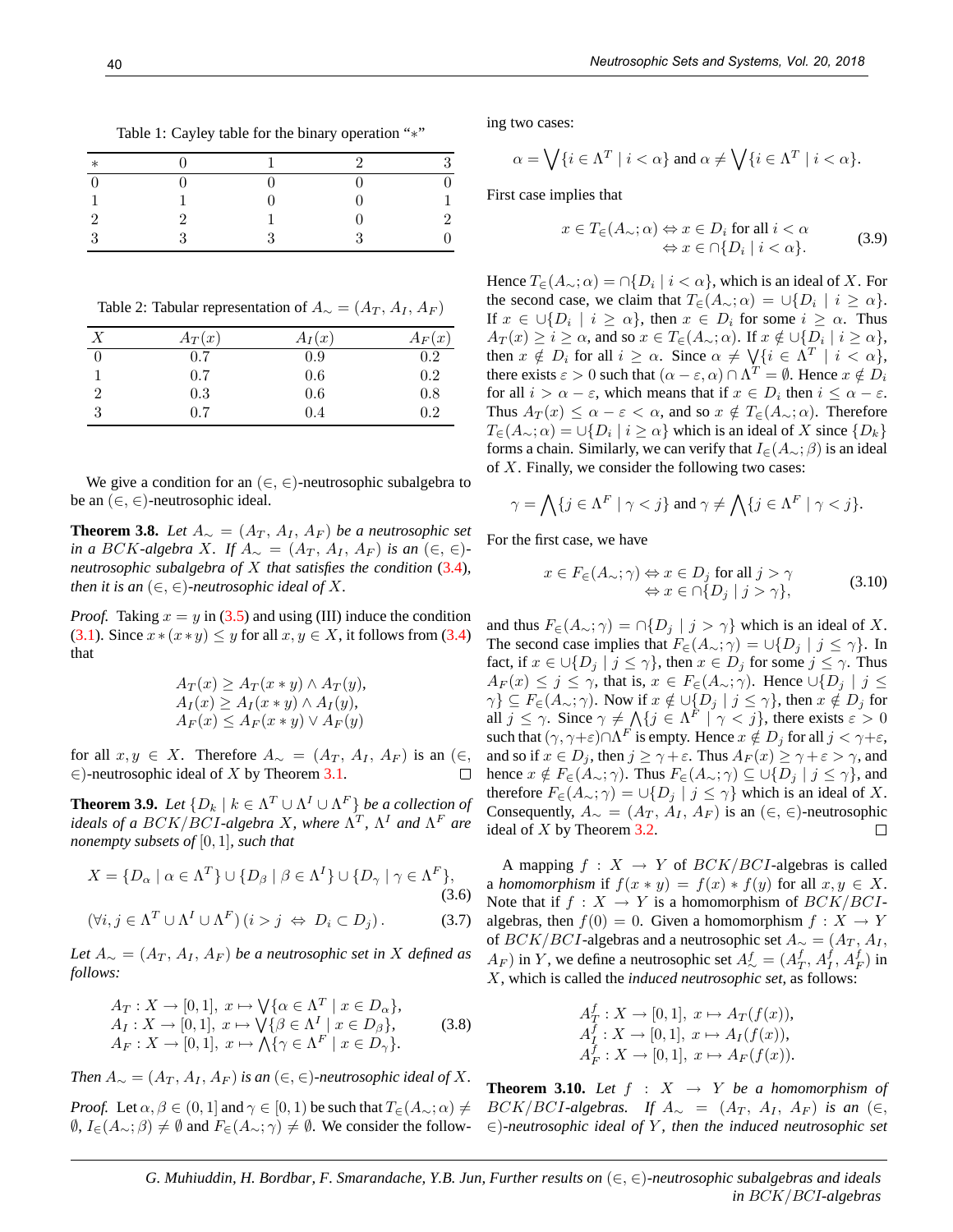$A^f_{\sim} = (A^f_T, A^f_I, A^f_F)$  in X is an  $(\in, \in)$ -neutrosophic ideal of X.

#### *Proof.* For any  $x \in X$ , we have

$$
A_T^f(x) = A_T(f(x)) \le A_T(0) = A_T(f(0)) = A_T^f(0),
$$
  
\n
$$
A_T^f(x) = A_I(f(x)) \le A_I(0) = A_I(f(0)) = A_T^f(0),
$$
  
\n
$$
A_F^f(x) = A_F(f(x)) \ge A_F(0) = A_F(f(0)) = A_F^f(0).
$$

Let  $x, y \in X$ . Then

$$
A_T^f(x * y) \wedge A_T^f(y) = A_T(f(x * y)) \wedge A_T(f(y))
$$
  
=  $A_T(f(x) * f(y)) \wedge A_T(f(y))$   
 $\leq A_T(f(x)) = A_T^f(x),$ 

$$
A_I^f(x * y) \wedge A_I^f(y) = A_I(f(x * y)) \wedge A_I(f(y))
$$
  
=  $A_I(f(x) * f(y)) \wedge A_I(f(y))$   
 $\leq A_I(f(x)) = A_I^f(x),$ 

and

$$
A_F^f(x * y) \lor A_F^f(y) = A_F(f(x * y)) \lor A_F(f(y))
$$
  
=  $A_F(f(x) * f(y)) \lor A_F(f(y))$   
 $\geq A_F(f(x)) = A_F^f(x).$ 

Therefore  $A^f_{\sim} = (A^f_T, A^f_I, A^f_F)$  is an  $(\in, \in)$ -neutrosophic ideal of X by Theorem 3.1.  $\Box$ 

**Theorem 3.11.** *Let*  $f : X \to Y$  *be an onto homomorphism of*  $BCK/BCI$ -algebras and let  $A_{\sim} = (A_T, A_I, A_F)$  be a neutrosophic set in Y  $M$  *If the induced neutrosophic set*  $A^f_\sim = (A^f_T, A^f_I, A^f_I)$  $A_{F}^{f}$ ) in  $X$  is an  $(\in, \in)$ -neutrosophic ideal of  $X$ , then  $A_{\sim} = (A_{T},$  $A_I, A_F$  *is an* ( $\in$ ,  $\in$ )-neutrosophic ideal of Y.

*Proof.* Assume that the induced neutrosophic set  $A^f_{\sim} = (A^f_T, A^f_T)$  $A_I^f$ ,  $A_F^f$ ) in X is an  $(\in, \in)$ -neutrosophic ideal of X. For any  $x \in Y$ , there exists  $a \in X$  such that  $f(a) = x$  since f is onto. Using  $(3.1)$ , we have

$$
A_T(x) = A_T(f(a)) = A_T^f(a) \le A_T^f(0) = A_T(f(0)) = A_T(0),
$$
  
\n
$$
A_I(x) = A_I(f(a)) = A_I^f(a) \le A_I^f(0) = A_I(f(0)) = A_I(0),
$$
  
\n
$$
A_F(x) = A_F(f(a)) = A_F^f(a) \ge A_F^f(0) = A_F(f(0)) = A_F(0).
$$

Let  $x, y \in Y$ . Then  $f(a) = x$  and  $f(b) = y$  for some  $a, b \in X$ . It follows from (3.2) that

$$
A_T(x) = A_T(f(a)) = A_T^f(a)
$$
  
\n
$$
\ge A_T^f(a * b) \wedge A_T^f(b)
$$
  
\n
$$
= A_T(f(a * b)) \wedge A_T(f(b))
$$
  
\n
$$
= A_T(f(a) * f(b)) \wedge A_T(f(b))
$$
  
\n
$$
= A_T(x * y) \wedge A_T(y),
$$

$$
A_I(x) = A_I(f(a)) = A_I^f(a)
$$
  
\n
$$
\ge A_I^f(a * b) \wedge A_I^f(b)
$$
  
\n
$$
= A_I(f(a * b)) \wedge A_I(f(b))
$$
  
\n
$$
= A_I(f(a) * f(b)) \wedge A_I(f(b))
$$
  
\n
$$
= A_I(x * y) \wedge A_I(y),
$$

and

$$
A_F(x) = A_F(f(a)) = A_F^f(a)
$$
  
\n
$$
\leq A_F^f(a * b) \lor A_F^f(b)
$$
  
\n
$$
= A_F(f(a * b)) \lor A_F(f(b))
$$
  
\n
$$
= A_F(f(a) * f(b)) \lor A_F(f(b))
$$
  
\n
$$
= A_F(x * y) \lor A_F(y).
$$

Therefore  $A_{\sim} = (A_T, A_I, A_F)$  is an  $(\in, \in)$ -neutrosophic ideal of Y by Theorem 3.1.  $\Box$ 

Let  $\mathcal{N}_{(\infty,\infty)}(X)$  be the collection of all  $(\infty,\infty)$ -neutrosophic ideals of X and let  $\alpha, \beta \in (0, 1]$  and  $\gamma \in [0, 1)$ . Define binary relations  $\mathcal{R}_T^{\alpha}, \mathcal{R}_I^{\beta}$  and  $\mathcal{R}_F^{\gamma}$  on  $\mathcal{N}_{(\in, \in)}(X)$  as follows:

$$
A_T \mathcal{R}_T^{\alpha} B_T \Leftrightarrow T_{\in}(A_{\sim}; \alpha) = T_{\in}(B_{\sim}; \alpha)
$$
  
\n
$$
A_T \mathcal{R}_T^{\beta} B_I \Leftrightarrow I_{\in}(A_{\sim}; \beta) = I_{\in}(B_{\sim}; \beta)
$$
  
\n
$$
A_F \mathcal{R}_F^{\gamma} B_F \Leftrightarrow F_{\in}(A_{\sim}; \gamma) = F_{\in}(B_{\sim}; \gamma)
$$
\n(3.11)

for all  $A_{\sim} = (A_T, A_I, A_F)$  and  $B_{\sim} = (B_T, B_I, B_F)$  in  $\mathcal{N}_{(\infty,\infty)}(X).$ 

Clearly  $\mathcal{R}_T^{\alpha}$ ,  $\mathcal{R}_I^{\beta}$  and  $\mathcal{R}_F^{\gamma}$  are equivalence relations on  $\mathcal{N}_{(\in,\infty)}(X)$ . For any  $A_{\sim} = (A_T, A_I, A_F) \in \mathcal{N}_{(\in,\infty)}(X)$ , let  $[A_{\sim}]_T$  (resp.,  $[A_{\sim}]_I$  and  $[A_{\sim}]_F$ ) denote the equivalence class of  $A_{\sim} = (A_T, A_I, A_F)$  in  $\mathcal{N}_{(\in, \in)}(X)$  under  $\mathcal{R}_T^{\alpha}$  (resp.,  $\mathcal{R}^{\beta}_I$  and  $\mathcal{R}^{\gamma}_F$ ). Denote by  $\mathcal{N}_{(\in,\infty)}(X)/\mathcal{R}^{\alpha}_T$ ,  $\mathcal{N}_{(\in,\infty)}(X)/\mathcal{R}^{\beta}_I$  and  $\mathcal{N}_{(\epsilon,\epsilon)}(X)/\mathcal{R}_F^{\gamma}$  the collection of all equivalence classes under  $\mathcal{R}_T^{\alpha}$ ,  $\mathcal{R}_I^{\beta}$  and  $\mathcal{R}_F^{\gamma}$ , respectively, that is,

$$
\begin{array}{l} \mathcal{N}_{(\in, \infty)}(X)/\mathcal{R}^{\alpha}_{T}=\{[A_{\sim}]_{T}\mid A_{\sim}=(A_{T}, A_{I}, A_{F})\in \mathcal{N}_{(\in, \infty)}(X),\\ \mathcal{N}_{(\in, \infty)}(X)/\mathcal{R}^{\beta}_{I}=\{[A_{\sim}]_{I}\mid A_{\sim}=(A_{T}, A_{I}, A_{F})\in \mathcal{N}_{(\in, \infty)}(X),\\ \mathcal{N}_{(\in, \infty)}(X)/\mathcal{R}^{\gamma}_{F}=\{[A_{\sim}]_{F}\mid A_{\sim}=(A_{T}, A_{I}, A_{F})\in \mathcal{N}_{(\in, \infty)}(X).\end{array}
$$

Now let  $\mathcal{I}(X)$  denote the family of all ideals of X. Define maps  $f_{\alpha}$ ,  $g_{\beta}$  and  $h_{\gamma}$  from  $\mathcal{N}_{(\epsilon,\epsilon)}(X)$  to  $\mathcal{I}(X) \cup \{\emptyset\}$  by  $f_{\alpha}(A_{\sim}) = T_{\in}(A_{\sim}; \alpha), g_{\beta}(A_{\sim}) = I_{\in}(A_{\sim}; \beta)$  and  $h_{\gamma}(A_{\sim}) = F_{\in}(A_{\sim}; \gamma),$ 

respectively, for all  $A_{\sim} = (A_T, A_I, A_F)$  in  $\mathcal{N}_{(\in, \in)}(X)$ . Then  $f_{\alpha}$ ,  $g_{\beta}$  and  $h_{\gamma}$  are clearly well-defined.

**Theorem 3.12.** *For any*  $\alpha, \beta \in (0, 1]$  *and*  $\gamma \in [0, 1]$ *, the maps*  $f_{\alpha}$ *,*  $g_{\beta}$  *and*  $h_{\gamma}$  *are surjective from*  $\mathcal{N}_{(\epsilon,\epsilon)}(X)$  *to*  $\mathcal{I}(X) \cup \{\emptyset\}.$ 

*Proof.* Let  $0_{\sim} := (0_T, 0_I, 1_F)$  be a neutrosophic set in X where  $0_T$ ,  $0_I$  and  $1_F$  are fuzzy sets in X defined by  $0_T(x) = 0$ ,  $0_I(x) = 0$  and  $1_F(x) = 1$  for all  $x \in X$ . Obviously,  $0_{\sim} := (0_T, 0_I, 1_F)$  is an  $(\in, \in)$ -neutrosophic ideal of X. Also,  $f_\alpha(0_\n\in) = T_\n\in (0_\n\infty;\alpha) = \emptyset$ ,  $g_\beta(0_\n\in) = I_\n\in (0_\n\infty;\beta) = \emptyset$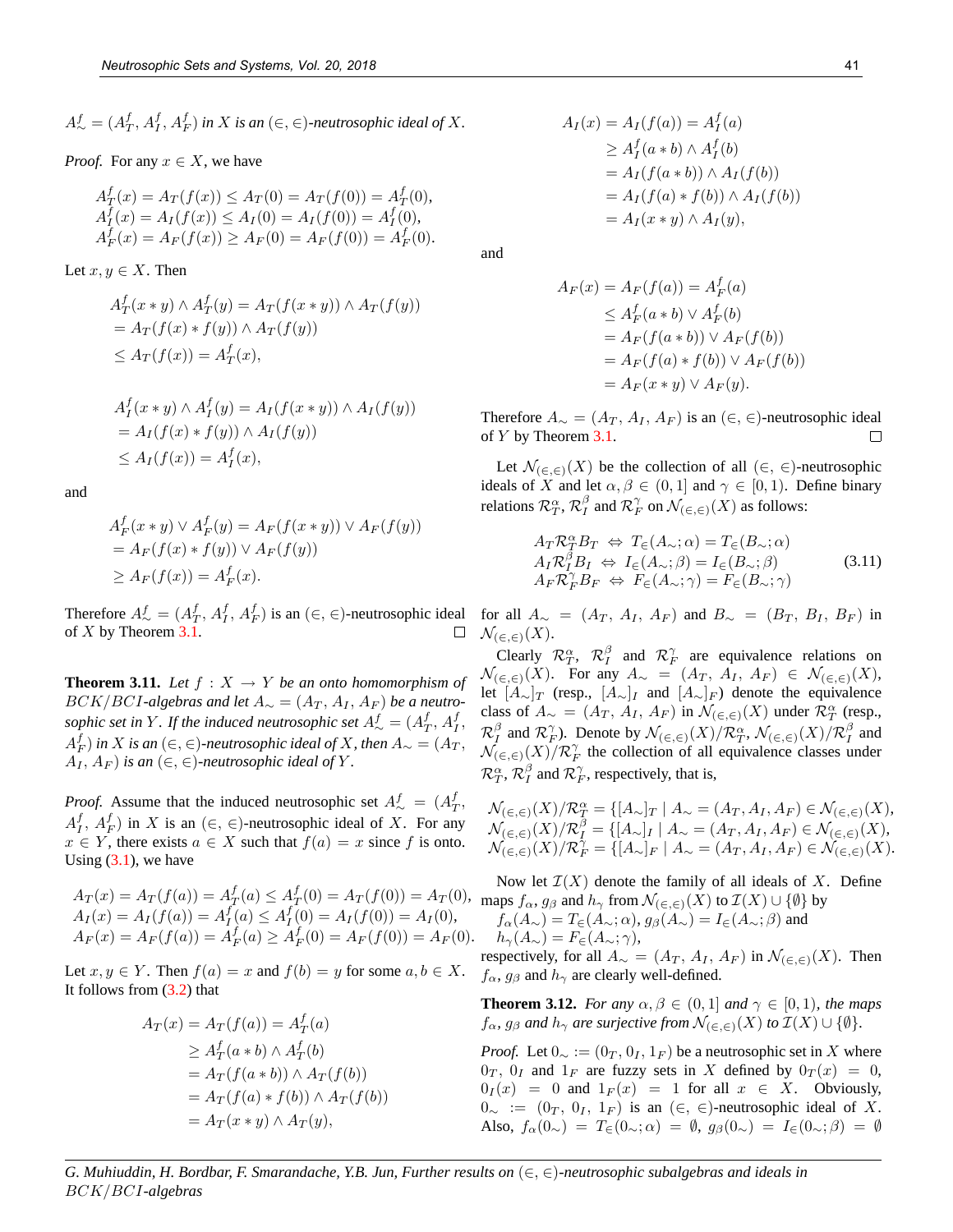**Theorem 3.13.** *The quotient sets*  $\mathcal{N}_{(\infty,\infty)}(X)/\mathcal{R}_T^{\alpha}$ ,  $\mathcal{N}_{(\in, \infty)}(X)/\mathcal{R}^{\beta}_I$  and  $\mathcal{N}_{(\in, \infty)}(X)/\mathcal{R}^{\gamma}_F$  are equivalent to  $\mathcal{I}(X) \cup \{\emptyset\}$  for any  $\alpha, \beta \in (0, 1]$  and  $\gamma \in [0, 1)$ .

*Proof.* Let  $A_{\sim} = (A_T, A_I, A_F) \in \mathcal{N}_{(\in, \infty)}(X)$ . For any  $\alpha, \beta \in$  $(0, 1]$  and  $\gamma \in [0, 1)$ , define

$$
\begin{array}{l} f_{\alpha}^* : \mathcal{N}_{(\in, \infty)}(X)/\mathcal{R}_T^{\alpha} \to \mathcal{I}(X) \cup \{\emptyset\}, [A_{\sim}]_T \mapsto f_{\alpha}(A_{\sim}),\\ g_{\beta}^* : \mathcal{N}_{(\in, \infty)}(X)/\mathcal{R}_I^{\beta} \to \mathcal{I}(X) \cup \{\emptyset\}, [A_{\sim}]_I \mapsto g_{\beta}(A_{\sim}),\\ h_{\gamma}^* : \mathcal{N}_{(\in, \infty)}(X)/\mathcal{R}_F^{\gamma} \to \mathcal{I}(X) \cup \{\emptyset\}, [A_{\sim}]_F \mapsto h_{\gamma}(A_{\sim}).\end{array}
$$

Assume that  $f_{\alpha}(A_{\sim}) = f_{\alpha}(B_{\sim}), g_{\beta}(A_{\sim}) = g_{\beta}(B_{\sim})$  and  $h_{\gamma}(A_{\sim}) = h_{\gamma}(B_{\sim})$  for  $B_{\sim} = (B_T, B_I, B_F) \in \mathcal{N}_{(\in, \in)}(X)$ . Then  $T_{\in}(A_{\sim};\alpha) = T_{\in}(B_{\sim};\alpha), I_{\in}(A_{\sim};\beta) = I_{\in}(B_{\sim};\beta)$  and  $F_{\in}(A_{\sim};\gamma) = F_{\in}(B_{\sim};\gamma)$  which imply that  $A_T \mathcal{R}^{\alpha}_T B_T$ ,  $A_I \mathcal{R}^{\beta}_I B_I$ and  $A_F \mathcal{R}_F^{\gamma} B_F$ . Hence  $[A_{\sim}]_T = [B_{\sim}]_T$ ,  $[A_{\sim}]_I = [B_{\sim}]_I$ and  $[A_{\sim}]_F = [B_{\sim}]_F$ . Therefore  $f_{\alpha}^*$ ,  $g_{\beta}^*$  and  $h_{\gamma}^*$  are injective. Consider the (∈, ∈)-neutrosophic ideal  $0_{\sim} := (0_T, 0_I, 0_I)$  $1_F$ ) of X which is given in the proof of Theorem 3.12. Then  $f^*_{\alpha}([0_{\sim}]_T) = f_{\alpha}(0_{\sim}) = T_{\infty}(0_{\sim}; \alpha) = \emptyset, g^*_{\beta}([0_{\sim}]_I) = g_{\beta}(0_{\sim}) =$  $I_{\in}(0_{\sim};\beta) = \emptyset$ , and  $h_{\gamma}^{*}([0_{\sim}]_F) = h_{\gamma}(0_{\sim}) = F_{\in}(0_{\sim};\gamma) = \emptyset$ . For any ideal I of X, consider the  $(\in, \in)$ -neutrosophic ideal  $A_{\sim} = (A_T, A_I, A_F)$  of X in the proof of Theorem 3.4. Then  $f_\alpha^*([A_\sim]_T) = f_\alpha(A_\sim) = T_\in(A_\sim;\alpha) = I, g_\beta^*([A_\sim]_I) =$  $g_{\beta}(A_{\sim}) = I_{\in}(A_{\sim};\beta) = I$ , and  $h_{\gamma}^{*}([A_{\sim}]_F) = h_{\gamma}(A_{\sim}) =$  $F_{\epsilon}(A_{\sim};\gamma) = I$ . Hence  $f_{\alpha}^*$ ,  $g_{\beta}^*$  and  $h_{\gamma}^*$  are surjective, and the  $\Box$ proof is over.

For any  $\alpha, \beta \in [0, 1]$ , we define another relations  $\mathcal{R}_{\alpha}$  and  $\mathcal{R}_{\beta}$ on  $\mathcal{N}_{(\infty,\infty)}(X)$  as follows:

$$
(A_{\sim}, B_{\sim}) \in \mathcal{R}_{\alpha} \Leftrightarrow T_{\in}(A_{\sim}; \alpha) \cap F_{\in}(A_{\sim}; \alpha)
$$
  
=  $T_{\in}(B_{\sim}; \alpha) \cap F_{\in}(B_{\sim}; \alpha)$ ,  

$$
(A_{\sim}, B_{\sim}) \in \mathcal{R}_{\beta} \Leftrightarrow I_{\in}(A_{\sim}; \beta) \cap F_{\in}(A_{\sim}; \beta)
$$
  
=  $I_{\in}(B_{\sim}; \beta) \cap F_{\in}(B_{\sim}; \beta)$  (3.12)

for all  $A_{\sim}$  =  $(A_T, A_I, A_F)$  and  $B_{\sim}$  =  $(B_T, B_I, B_F)$  in  $\mathcal{N}_{(\epsilon,\epsilon)}(X)$ . Then the relations  $\mathcal{R}_{\alpha}$  and  $\mathcal{R}_{\beta}$  are also equivalence relations on  $\mathcal{N}_{(\infty,\infty)}(X)$ .

**Theorem 3.14.** *Given*  $\alpha, \beta \in (0, 1)$ *, we define two maps* 

$$
\varphi_{\alpha}: \mathcal{N}_{(\in, \in)}(X) \to \mathcal{I}(X) \cup \{\emptyset\}, \nA_{\sim} \mapsto f_{\alpha}(A_{\sim}) \cap h_{\alpha}(A_{\sim}), \n\varphi_{\beta}: \mathcal{N}_{(\in, \in)}(X) \to \mathcal{I}(X) \cup \{\emptyset\}, \nA_{\sim} \mapsto g_{\beta}(A_{\sim}) \cap h_{\beta}(A_{\sim})
$$
\n(3.13)

*for each*  $A_{\sim} = (A_T, A_I, A_F) \in \mathcal{N}_{(\in, \in)}(X)$ *. Then*  $\varphi_{\alpha}$  *and*  $\varphi_{\beta}$ *are surjective.*

*Proof.* Consider the  $(\in, \in)$ -neutrosophic ideal  $0_{\sim} := (0_T, 0_T, 0_T)$  $1_F$ ) of X which is given in the proof of Theorem 3.12. Then

$$
\varphi_{\alpha}(0_{\sim}) = f_{\alpha}(0_{\sim}) \cap h_{\alpha}(0_{\sim}) = T_{\in}(0_{\sim}; \alpha) \cap F_{\in}(0_{\sim}; \alpha) = \emptyset,
$$
  

$$
\varphi_{\beta}(0_{\sim}) = g_{\beta}(0_{\sim}) \cap h_{\beta}(0_{\sim}) = I_{\in}(0_{\sim}; \beta) \cap F_{\in}(0_{\sim}; \beta) = \emptyset.
$$

For any ideal I of X, consider the  $(\in, \in)$ -neutrosophic ideal  $A_{\sim} = (A_T, A_I, A_F)$  of X in the proof of Theorem 3.4. Then

$$
\varphi_{\alpha}(A_{\sim}) = f_{\alpha}(A_{\sim}) \cap h_{\alpha}(A_{\sim})
$$
  
=  $T_{\in}(A_{\sim}; \alpha) \cap F_{\in}(A_{\sim}; \alpha) = I$ 

and

$$
\varphi_{\beta}(A_{\sim}) = g_{\beta}(A_{\sim}) \cap h_{\beta}(A_{\sim})
$$
  
=  $I_{\in}(A_{\sim}; \beta) \cap F_{\in}(A_{\sim}; \beta) = I.$ 

Therefore  $\varphi_{\alpha}$  and  $\varphi_{\beta}$  are surjective.

**Theorem 3.15.** *For any*  $\alpha, \beta \in (0, 1)$ *, the quotient sets*  $\mathcal{N}_{(\infty,\infty)}(X)/\varphi_{\alpha}$  and  $\mathcal{N}_{(\infty,\infty)}(X)/\varphi_{\beta}$  are equivalent to  $\mathcal{I}(X) \cup$ {∅}*.*

*Proof.* Given  $\alpha, \beta \in (0, 1)$ , define two maps  $\varphi_{\alpha}^*$  and  $\varphi_{\beta}^*$  as follows:

$$
\varphi_{\alpha}^* : \mathcal{N}_{(\in, \in)}(X)/\varphi_{\alpha} \to \mathcal{I}(X) \cup \{\emptyset\}, [A_{\sim}]_{\mathcal{R}_{\alpha}} \mapsto \varphi_{\alpha}(A_{\sim}),
$$
  

$$
\varphi_{\beta}^* : \mathcal{N}_{(\in, \in)}(X)/\varphi_{\beta} \to \mathcal{I}(X) \cup \{\emptyset\}, [A_{\sim}]_{\mathcal{R}_{\beta}} \mapsto \varphi_{\beta}(A_{\sim}).
$$

If  $\varphi^*_{\alpha}([A_{\sim}]_{\mathcal{R}_{\alpha}}) = \varphi^*_{\alpha}([B_{\sim}]_{\mathcal{R}_{\alpha}})$  and  $\varphi^*_{\beta}([A_{\sim}]_{\mathcal{R}_{\beta}}) =$  $\varphi^*_{\beta}\left([B_{\sim}]_{\mathcal{R}_\beta}\right)$  for all  $[A_{\sim}]_{\mathcal{R}_\alpha},[B_{\sim}]_{\mathcal{R}_\alpha} \in \mathcal{N}_{(\in,\in)}(X)/\varphi_\alpha$  and  $[A_{\sim}]_{\mathcal{R}_{\beta}}, [B_{\sim}]_{\mathcal{R}_{\beta}} \in \mathcal{N}_{(\in, \in)}(X)/\varphi_{\beta}$ , then

$$
f_{\alpha}(A_{\sim}) \cap h_{\alpha}(A_{\sim}) = f_{\alpha}(B_{\sim}) \cap h_{\alpha}(B_{\sim})
$$

and

$$
g_{\beta}(A_{\sim}) \cap h_{\beta}(A_{\sim}) = g_{\beta}(B_{\sim}) \cap h_{\beta}(B_{\sim})
$$

that is,

$$
T_{\in}(A_{\sim};\alpha) \cap F_{\in}(A_{\sim};\alpha) = T_{\in}(B_{\sim};\alpha) \cap F_{\in}(B_{\sim};\alpha)
$$

and

$$
I_{\in}(A_{\sim};\beta) \cap F_{\in}(A_{\sim};\beta) = I_{\in}(B_{\sim};\beta) \cap F_{\in}(B_{\sim};\beta).
$$

Hence  $(A_{\sim}, B_{\sim}) \in \mathcal{R}_{\alpha}$  and  $(A_{\sim}, B_{\sim}) \in \mathcal{R}_{\beta}$ . It follows that  $[A_\sim]_{\mathcal{R}_\alpha} = [B_\sim]_{\mathcal{R}_\alpha}$  and  $[A_\sim]_{\mathcal{R}_\beta} = [B_\sim]_{\mathcal{R}_\beta}$ . Thus  $\varphi_\alpha^*$  and  $\varphi_\beta^*$ are injective. Consider the (∈, ∈)-neutrosophic ideal  $0_{\sim} := (0_T, \cdot)$  $0<sub>I</sub>, 1<sub>F</sub>$  of X which is given in the proof of Theorem 3.12. Then

$$
\varphi_{\alpha}^* ([0_{\sim}]_{\mathcal{R}_{\alpha}}) = \varphi_{\alpha}(0_{\sim}) = f_{\alpha}(0_{\sim}) \cap h_{\alpha}(0_{\sim})
$$

$$
= T_{\in}(0_{\sim}; \alpha) \cap F_{\in}(0_{\sim}; \alpha) = \emptyset
$$

*G. Muhiuddin, H. Bordbar, F. Smarandache, Y.B. Jun, Further results on* (∈, ∈)*-neutrosophic subalgebras and ideals in* BCK/BCI*-algebras*

 $\Box$